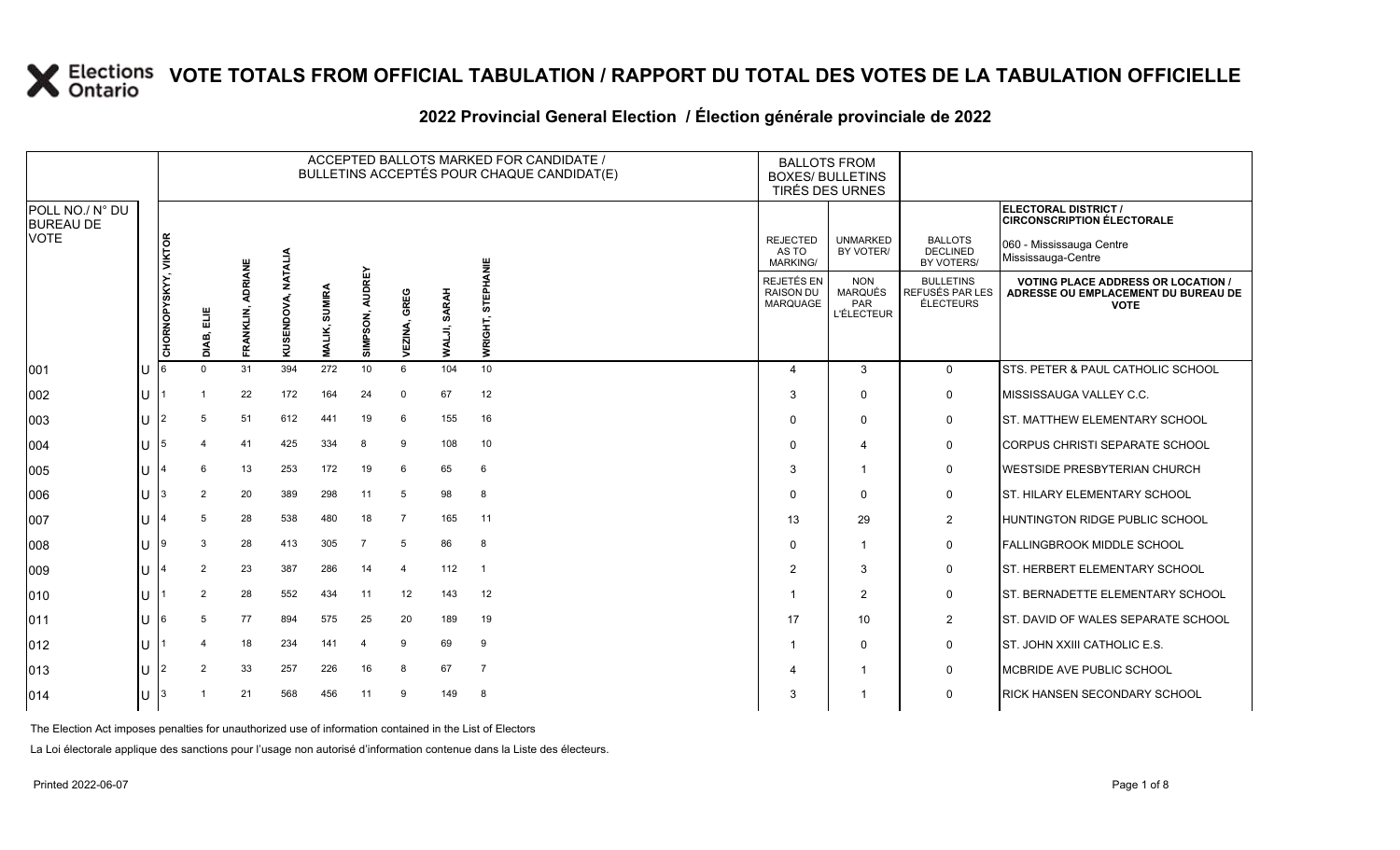### **2022 Provincial General Election / Élection générale provinciale de 2022**

|                                     |        |                      |                |                             |                       |                                |                           |                 |                        | ACCEPTED BALLOTS MARKED FOR CANDIDATE /<br>BULLETINS ACCEPTÉS POUR CHAQUE CANDIDAT(E) | <b>BALLOTS FROM</b><br><b>BOXES/ BULLETINS</b><br>TIRÉS DES URNES |                                                          |                                                   |                                                                |                                                                                                 |
|-------------------------------------|--------|----------------------|----------------|-----------------------------|-----------------------|--------------------------------|---------------------------|-----------------|------------------------|---------------------------------------------------------------------------------------|-------------------------------------------------------------------|----------------------------------------------------------|---------------------------------------------------|----------------------------------------------------------------|-------------------------------------------------------------------------------------------------|
| POLL NO./ N° DU<br><b>BUREAU DE</b> |        |                      |                |                             |                       |                                |                           |                 |                        |                                                                                       |                                                                   |                                                          |                                                   |                                                                | <b>ELECTORAL DISTRICT /</b><br><b>CIRCONSCRIPTION ÉLECTORALE</b>                                |
| <b>VOTE</b>                         |        |                      |                |                             |                       |                                |                           |                 |                        | <b>INNIE</b>                                                                          |                                                                   | <b>REJECTED</b><br>AS TO<br><b>MARKING/</b>              | <b>UNMARKED</b><br>BY VOTER/                      | <b>BALLOTS</b><br><b>DECLINED</b><br>BY VOTERS/                | 060 - Mississauga Centre<br>Mississauga-Centre                                                  |
|                                     |        | CHORNOPYSKYY, VIKTOR | 븺<br>DIAB,     | <b>ADRIANE</b><br>FRANKLIN, | NATALIA<br>KUSENDOVA, | <b>SUMIRA</b><br><b>MALIK,</b> | <b>AUDREY</b><br>SIMPSON, | GREG<br>VEZINA, | <b>SARAH</b><br>WALJI, | <b>STEPH</b><br>WRIGHT                                                                |                                                                   | <b>REJETÉS EN</b><br><b>RAISON DU</b><br><b>MARQUAGE</b> | <b>NON</b><br>MARQUÉS<br>PAR<br><b>L'ÉLECTEUR</b> | <b>BULLETINS</b><br><b>REFUSÉS PAR LES</b><br><b>ÉLECTEURS</b> | <b>VOTING PLACE ADDRESS OR LOCATION /</b><br>ADRESSE OU EMPLACEMENT DU BUREAU DE<br><b>VOTE</b> |
| 015                                 |        |                      |                | 33                          | 477                   | 334                            | 15                        | 8               | 121                    | 3                                                                                     |                                                                   | $\overline{2}$                                           | $\overline{1}$                                    | $\mathbf 0$                                                    | SHERWOOD MILLS PUBLIC SCHOOL                                                                    |
| 016                                 |        |                      | 3              | 39                          | 423                   | 385                            | 25                        | 10              | 126                    | 11                                                                                    |                                                                   | 5                                                        | $\overline{\mathbf{4}}$                           | $\mathbf 1$                                                    | EDENROSE PUBLIC SCHOOL                                                                          |
| 017                                 | lU.    |                      | 3              | 32                          | 324                   | 191                            | 24                        | 13              | 110                    | 10                                                                                    |                                                                   | 2                                                        | 2                                                 | 2                                                              | ST. GERARD SEPARATE SCHOOL                                                                      |
| 018                                 | U      |                      | 19             | 21                          | 255                   | 190                            | 13                        | 9               | 73                     | 3                                                                                     |                                                                   | $\overline{2}$                                           | 0                                                 | $\mathbf 0$                                                    | SPRINGFIELD PUBLIC SCHOOL                                                                       |
| 019                                 |        |                      | $\overline{2}$ | 12                          | 225                   | 122                            | $\overline{4}$            | 6               | 46                     | 5                                                                                     |                                                                   | $\overline{2}$                                           | $\mathbf 0$                                       | $\overline{2}$                                                 | <b>CAMILLE'S PLACE</b>                                                                          |
| 020                                 | U      |                      | 8              | 53                          | 358                   | 267                            | 27                        | 9               | 93                     | 25                                                                                    |                                                                   | 2                                                        |                                                   | $\mathbf 0$                                                    | <b>ST. MARTIN OF TOURS PARISH</b>                                                               |
| 400                                 | U      |                      | $\mathbf 0$    | $\overline{7}$              | 38                    | 49                             | $\overline{2}$            | $\overline{2}$  | 13                     | $\mathbf 0$                                                                           |                                                                   |                                                          | 0                                                 | $\mathbf 0$                                                    | <b>ESPRIT CONDOS</b>                                                                            |
| 401A                                | U      |                      |                | 3                           | 39                    | 51                             | $\overline{2}$            | $\mathbf 0$     | 12                     | $\overline{1}$                                                                        |                                                                   | 0                                                        | $\mathbf 0$                                       | $\mathbf 0$                                                    | <b>SKYMARK WEST CONDOS</b>                                                                      |
| 401B                                | lU.    |                      |                | 2                           | 60                    | 41                             | $\mathbf 0$               | $\mathbf 0$     | 15                     | $\Omega$                                                                              |                                                                   | 0                                                        |                                                   | 0                                                              | <b>SKYMARK WEST CONDOS</b>                                                                      |
| 403                                 | $\cup$ |                      | $\mathbf 0$    | 10 <sup>1</sup>             | 140                   | 102                            | $\overline{1}$            | 5               | 28                     | 3                                                                                     |                                                                   | $\Omega$                                                 | $\Omega$                                          | $\mathbf 0$                                                    | <b>MANSION CONDOS</b>                                                                           |
| 404                                 | U      |                      | $\overline{2}$ | 5                           | 79                    | 100                            | 3                         | 2               | 16                     | $\mathbf 0$                                                                           |                                                                   | $\Omega$                                                 | $\overline{2}$                                    | $\mathbf 0$                                                    | <b>SKYMARK WEST CONDOS</b>                                                                      |
| 405                                 | U      |                      |                | 6                           | 51                    | 62                             | $\mathbf 0$               | 3               | 19                     | $\overline{1}$                                                                        |                                                                   | 3                                                        | $\mathbf 0$                                       | $\mathbf 0$                                                    | SHERWOOD PLACE CONDOS                                                                           |
| 406                                 |        |                      | $\Omega$       | 6                           | 31                    | 24                             | - 1                       | $\mathbf 0$     | 20                     | $\mathbf 0$                                                                           |                                                                   | 0                                                        | 0                                                 | 0                                                              | CHELSEA TOWERS CONDOS                                                                           |
| 407                                 |        |                      | $\Omega$       | 5                           | 48                    | 32                             | $\overline{2}$            | 2               | 19                     | $\overline{2}$                                                                        |                                                                   | 0                                                        | $\mathbf 0$                                       | -1                                                             | <b>CHELSEA TOWERS CONDOS</b>                                                                    |

The Election Act imposes penalties for unauthorized use of information contained in the List of Electors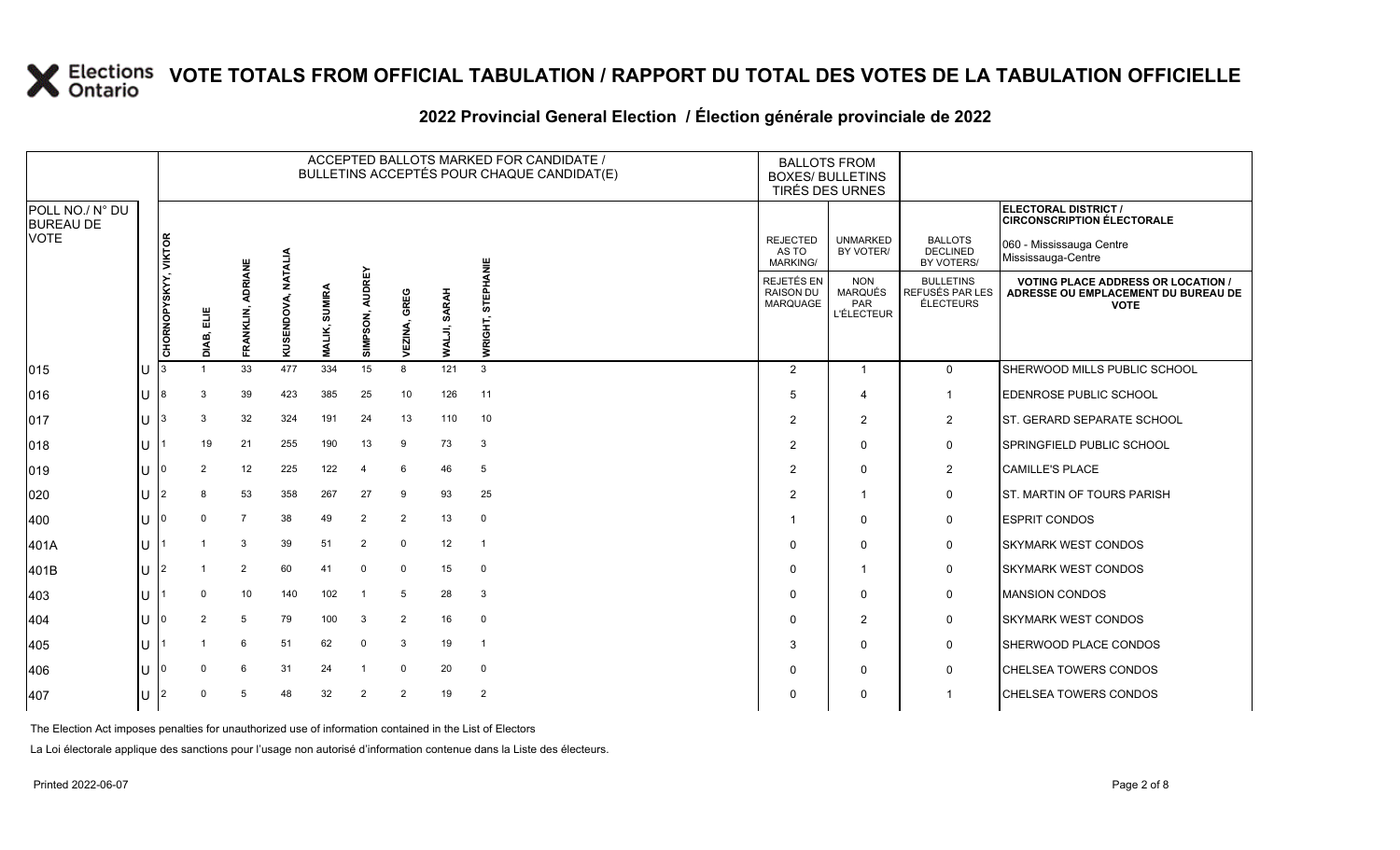#### **2022 Provincial General Election / Élection générale provinciale de 2022**

|                                     |   |                      |            |                             |            |                         |                           |                 |                        | ACCEPTED BALLOTS MARKED FOR CANDIDATE /<br>BULLETINS ACCEPTÉS POUR CHAQUE CANDIDAT(E) | <b>BALLOTS FROM</b><br><b>BOXES/ BULLETINS</b><br>TIRÉS DES URNES |                                                   |                                                  |                                                                                                 |
|-------------------------------------|---|----------------------|------------|-----------------------------|------------|-------------------------|---------------------------|-----------------|------------------------|---------------------------------------------------------------------------------------|-------------------------------------------------------------------|---------------------------------------------------|--------------------------------------------------|-------------------------------------------------------------------------------------------------|
| POLL NO./ N° DU<br><b>BUREAU DE</b> |   |                      |            |                             |            |                         |                           |                 |                        |                                                                                       |                                                                   |                                                   |                                                  | <b>ELECTORAL DISTRICT /</b><br><b>CIRCONSCRIPTION ÉLECTORALE</b>                                |
| <b>VOTE</b>                         |   |                      |            |                             | NATALIA    |                         |                           |                 |                        | ₩                                                                                     | <b>REJECTED</b><br>AS TO<br>MARKING/                              | <b>UNMARKED</b><br>BY VOTER/                      | <b>BALLOTS</b><br><b>DECLINED</b><br>BY VOTERS/  | 060 - Mississauga Centre<br>Mississauga-Centre                                                  |
|                                     |   | CHORNOPYSKYY, VIKTOR | DIAB, ELIE | <b>ADRIANE</b><br>FRANKLIN, | KUSENDOVA, | SUMIRA<br><b>MALIK,</b> | <b>AUDREY</b><br>SIMPSON, | GREG<br>VEZINA, | <b>SARAH</b><br>WALJI, | <b>STEPHA</b><br>WRIGHT,                                                              | REJETÉS EN<br><b>RAISON DU</b><br><b>MARQUAGE</b>                 | <b>NON</b><br>MARQUÉS<br>PAR<br><b>L'ÉLECTEUR</b> | <b>BULLETINS</b><br>REFUSÉS PAR LES<br>ÉLECTEURS | <b>VOTING PLACE ADDRESS OR LOCATION /</b><br>ADRESSE OU EMPLACEMENT DU BUREAU DE<br><b>VOTE</b> |
| 408                                 | U |                      | $\Omega$   | 3                           | 37         | 29                      | $\Omega$                  | $\Omega$        | 5                      | $\Omega$                                                                              | $\Omega$                                                          | $\Omega$                                          | $\mathbf 0$                                      | ABSOLUTE CONDOS CLUBHOUSE (REC. RM)                                                             |
| 409                                 | U |                      | $\Omega$   | $\mathbf 0$                 | 19         | 20                      | $\overline{2}$            | $\mathbf 0$     | $\overline{7}$         |                                                                                       |                                                                   | $\Omega$                                          | 0                                                | ABSOLUTE CONDOS CLUBHOUSE (REC. RM)                                                             |
| 410                                 | U |                      | 3          | 5                           | 41         | 69                      | 5                         | $\overline{2}$  | 19                     | $\overline{1}$                                                                        | -1                                                                | $\mathbf{0}$                                      | $\mathbf 0$                                      | SHERWOOD TOWERS CONDOS                                                                          |
| 411                                 | U | n                    |            | $\overline{4}$              | 38         | 29                      |                           | $\mathbf 0$     | 18                     | $\mathbf 0$                                                                           | 8                                                                 | $\Omega$                                          | $\mathbf 0$                                      | <b>COMPASS CREEK CONDOS</b>                                                                     |
| 412                                 | U | I٥                   |            | 6                           | 63         | 60                      | $\overline{a}$            | $\Omega$        | 14                     | 3                                                                                     |                                                                   | $\Omega$                                          | $\mathbf 0$                                      | CONSTELLATION PLACE CONDOS                                                                      |
| 413A                                | U |                      |            | 6                           | 32         | 31                      | $\Omega$                  | $\overline{2}$  | 18                     | $\overline{1}$                                                                        | $\Omega$                                                          | $\Omega$                                          | 0                                                | <b>ARISTA</b>                                                                                   |
| 413B                                | U |                      | $\Omega$   | 3                           | 27         | 32                      | 6                         | $\Omega$        | 17                     |                                                                                       | $\Omega$                                                          | $\mathbf 0$                                       | 0                                                | <b>ARISTA</b>                                                                                   |
| 414                                 | U | 2                    |            | $\overline{1}$              | 35         | 22                      | $\Omega$                  | 2               | 15                     | $\mathbf 0$                                                                           | $\Omega$                                                          |                                                   | $\mathbf 0$                                      | ABSOLUTE CONDOS CLUBHOUSE (MIDDLE<br>RM)                                                        |
| 415                                 | U |                      |            | 5                           | 34         | 30                      |                           |                 | 13                     | $\overline{1}$                                                                        | $\mathbf{0}$                                                      | $\Omega$                                          | $\mathbf 0$                                      | ABSOLUTE CONDOS CLUBHOUSE (MIDDLE<br>RM)                                                        |
| 416                                 | U |                      |            | $\overline{2}$              | 23         | 34                      |                           | $\Omega$        | 11                     | $\mathbf 0$                                                                           | $\Omega$                                                          | $\Omega$                                          | $\mathbf 0$                                      | ABSOLUTE CONDOS CLUBHOUSE (MIDDLE<br>RM)                                                        |
| 417                                 | U |                      |            | 12                          | 81         | 91                      | $\overline{2}$            |                 | 22                     | $\mathbf 0$                                                                           | $\Omega$                                                          | $\mathbf 0$                                       | 0                                                | PLACE IV CONDOS                                                                                 |
| 418                                 | U | I٥                   |            | 9                           | 56         | 94                      |                           | $\mathbf 0$     | 21                     | $\overline{2}$                                                                        | $\Omega$                                                          | $\mathbf 0$                                       | 0                                                | PLACE AVANT CONDOS                                                                              |
| 419                                 | U |                      |            |                             | 37         | 48                      | $\mathcal{P}$             | 3               | 18                     | $\Omega$                                                                              | $\Omega$                                                          | $\Omega$                                          | $\mathbf 0$                                      | <b>OBELISK II</b>                                                                               |

The Election Act imposes penalties for unauthorized use of information contained in the List of Electors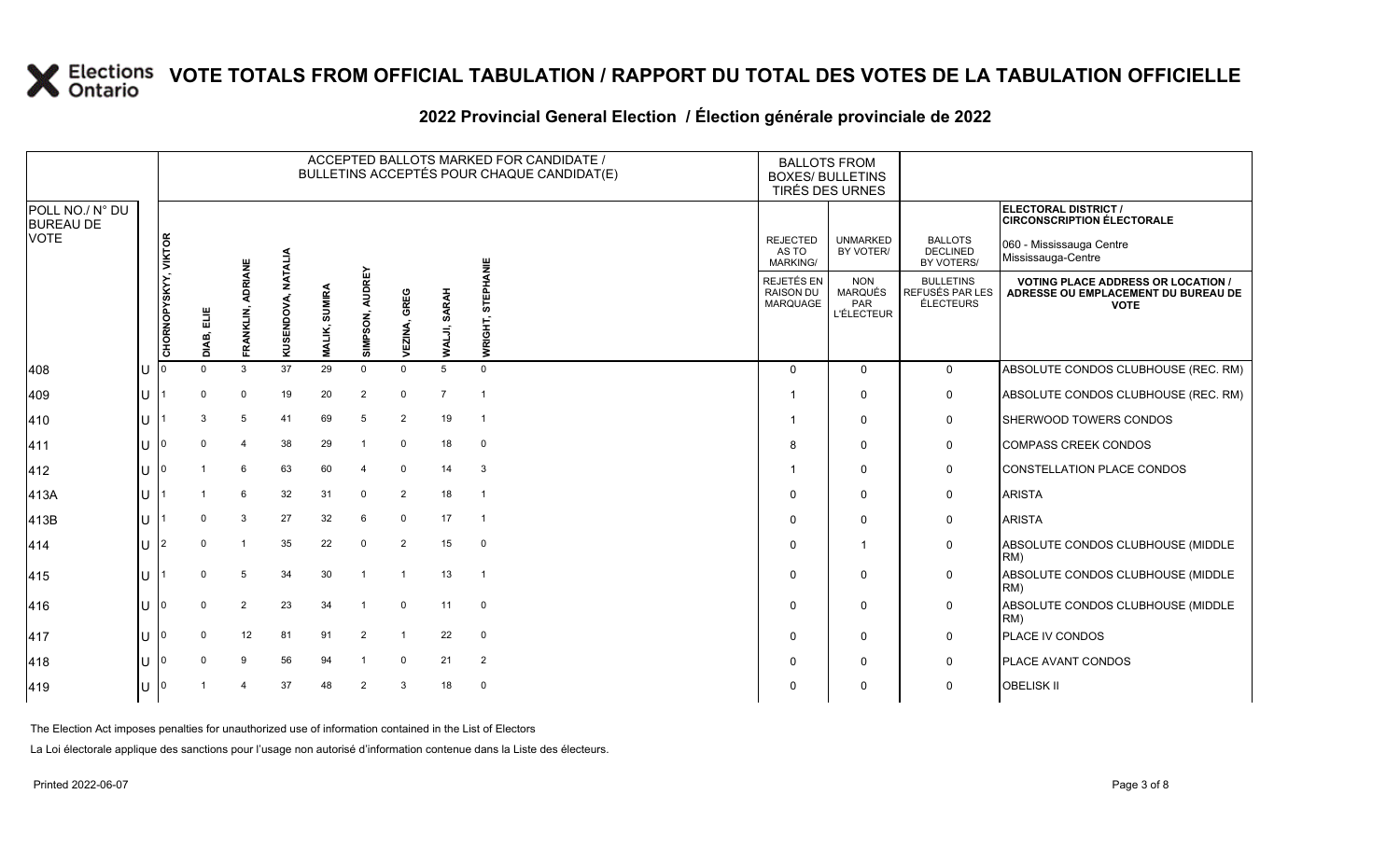#### **2022 Provincial General Election / Élection générale provinciale de 2022**

|                                                    |              |                      |                |                             |            |                                |                           |                  |                        | ACCEPTED BALLOTS MARKED FOR CANDIDATE /<br>BULLETINS ACCEPTÉS POUR CHAQUE CANDIDAT(E) | <b>BALLOTS FROM</b><br><b>BOXES/ BULLETINS</b><br>TIRÉS DES URNES |                                                   |                                                   |                                                         |                                                                                                 |
|----------------------------------------------------|--------------|----------------------|----------------|-----------------------------|------------|--------------------------------|---------------------------|------------------|------------------------|---------------------------------------------------------------------------------------|-------------------------------------------------------------------|---------------------------------------------------|---------------------------------------------------|---------------------------------------------------------|-------------------------------------------------------------------------------------------------|
| POLL NO./ N° DU<br><b>BUREAU DE</b><br><b>VOTE</b> |              |                      |                |                             |            |                                |                           |                  |                        |                                                                                       |                                                                   | <b>REJECTED</b>                                   | <b>UNMARKED</b>                                   | <b>BALLOTS</b>                                          | ELECTORAL DISTRICT /<br><b>CIRCONSCRIPTION ÉLECTORALE</b><br>060 - Mississauga Centre           |
|                                                    |              |                      |                |                             | NATALIA    |                                |                           |                  |                        |                                                                                       |                                                                   | AS TO<br><b>MARKING/</b>                          | BY VOTER/                                         | <b>DECLINED</b><br>BY VOTERS/                           | Mississauga-Centre                                                                              |
|                                                    |              | CHORNOPYSKYY, VIKTOR | DIAB, ELIE     | <b>ADRIANE</b><br>FRANKLIN, | KUSENDOVA, | <b>SUMIRA</b><br><b>MALIK,</b> | <b>AUDREY</b><br>SIMPSON, | EZINA, GREG<br>5 | <b>SARAH</b><br>WALJI, | <b>STEPHANIE</b><br>WRIGHT,                                                           |                                                                   | REJETÉS EN<br><b>RAISON DU</b><br><b>MARQUAGE</b> | <b>NON</b><br>MARQUÉS<br>PAR<br><b>L'ÉLECTEUR</b> | <b>BULLETINS</b><br>REFUSÉS PAR LES<br><b>ÉLECTEURS</b> | <b>VOTING PLACE ADDRESS OR LOCATION /</b><br>ADRESSE OU EMPLACEMENT DU BUREAU DE<br><b>VOTE</b> |
| 420                                                |              |                      | $\overline{2}$ | $5\phantom{.0}$             | 58         | 58                             | $\overline{1}$            | $\overline{1}$   | 14                     | $\overline{1}$                                                                        |                                                                   | $\Omega$                                          | $\Omega$                                          | $\mathbf 0$                                             | PLACE ROYALE CONDOS                                                                             |
| 421                                                | U            | 10.                  | $\overline{2}$ | 6                           | 47         | 59                             | 6                         | 3                | 25                     | $\mathbf{1}$                                                                          |                                                                   | $\overline{2}$                                    | $\mathbf 0$                                       | 0                                                       | <b>OBELISK I</b>                                                                                |
| 422                                                | U            |                      | $\mathbf 0$    | $\mathbf{3}$                | 33         | 12                             | -1                        | $\overline{1}$   | 10                     | 3                                                                                     |                                                                   | $\overline{2}$                                    | $\mathbf 0$                                       | 0                                                       | <b>OBELISK III</b>                                                                              |
| 423                                                | U            | I0                   |                | $\overline{4}$              | 70         | 58                             | 6                         | $\overline{1}$   | 19                     | $\mathbf 0$                                                                           |                                                                   | 0                                                 | $\mathbf 0$                                       | 0                                                       | PARKVIEW CONDOMINIUM                                                                            |
| 424                                                | U            | 12                   | $\Omega$       | 3                           | 29         | 22                             | $\overline{1}$            | $\mathbf 0$      | $\overline{7}$         | $\overline{2}$                                                                        |                                                                   | $\mathbf 0$                                       | $\mathbf 0$                                       | $\overline{1}$                                          | <b>ASPEN GROVE II</b>                                                                           |
| 425                                                | U            |                      | $\mathbf 0$    | $\overline{2}$              | 26         | 42                             | 3                         | $\mathbf 0$      | 5                      | $\overline{1}$                                                                        |                                                                   | $\Omega$                                          | $\mathbf 0$                                       | 0                                                       | <b>ASPEN GROVE I</b>                                                                            |
| 426                                                | lU.          | 10                   | $\overline{2}$ | 5                           | 71         | 50                             | $\overline{4}$            | $\overline{1}$   | 22                     | $\mathbf 0$                                                                           |                                                                   | 0                                                 | $\mathbf{1}$                                      | 0                                                       | UNIVERSAL CONDOS                                                                                |
| 427                                                | U            |                      |                | 8                           | 55         | 46                             | $\overline{1}$            | $\overline{2}$   | 18                     | $\overline{1}$                                                                        |                                                                   | 0                                                 | $\mathbf 0$                                       | 0                                                       | <b>CENTRE CONDOS</b>                                                                            |
| 428                                                | $\mathbf{U}$ | ١n                   |                | $\overline{7}$              | 54         | 71                             | $\overline{4}$            | $\mathbf 0$      | 25                     | 2                                                                                     |                                                                   | $\mathbf 0$                                       | $\mathbf 0$                                       | 0                                                       | <b>CENTRE CONDOS</b>                                                                            |
| 429                                                | lU.          | 10.                  |                | $\overline{2}$              | 30         | 28                             | $\overline{1}$            | $\overline{2}$   | 20                     | $\mathbf 0$                                                                           |                                                                   | $\mathbf 0$                                       | $\mathbf 0$                                       | 0                                                       | <b>LIMELIGHT NORTH CONDOS</b>                                                                   |
| 430                                                | $\mathbf{U}$ |                      |                | 6                           | 58         | 31                             | $\overline{1}$            | $\overline{1}$   | 16                     | $\overline{1}$                                                                        |                                                                   | 0                                                 | $\mathbf 0$                                       | 0                                                       | ONE PARK TOWERS CONDOS &<br><b>TOWNHOUSES</b>                                                   |
| 431                                                | $\cup$       |                      | $\Omega$       | $\mathbf{3}$                | 40         | 73                             | $\mathbf 0$               | $\overline{1}$   | 18                     | $\mathbf 0$                                                                           |                                                                   | $\Omega$                                          | $\mathbf 0$                                       | 0                                                       | OVATION CONDOS                                                                                  |
| 432                                                | U            | ۱n                   | $\Omega$       |                             | 38         | 40                             | 2                         | $\overline{1}$   | 8                      | $\mathbf 0$                                                                           |                                                                   | 0                                                 | $\mathbf 0$                                       | 0                                                       | <b>CITY GATE I CONDOS</b>                                                                       |
| 433                                                | lU.          | 10                   |                | 5                           | 40         | 41                             | $\Omega$                  | $\mathbf 0$      | 11                     | $\mathbf 0$                                                                           |                                                                   | $\Omega$                                          | 0                                                 | 0                                                       | <b>CITY GATE II CONDOS</b>                                                                      |

The Election Act imposes penalties for unauthorized use of information contained in the List of Electors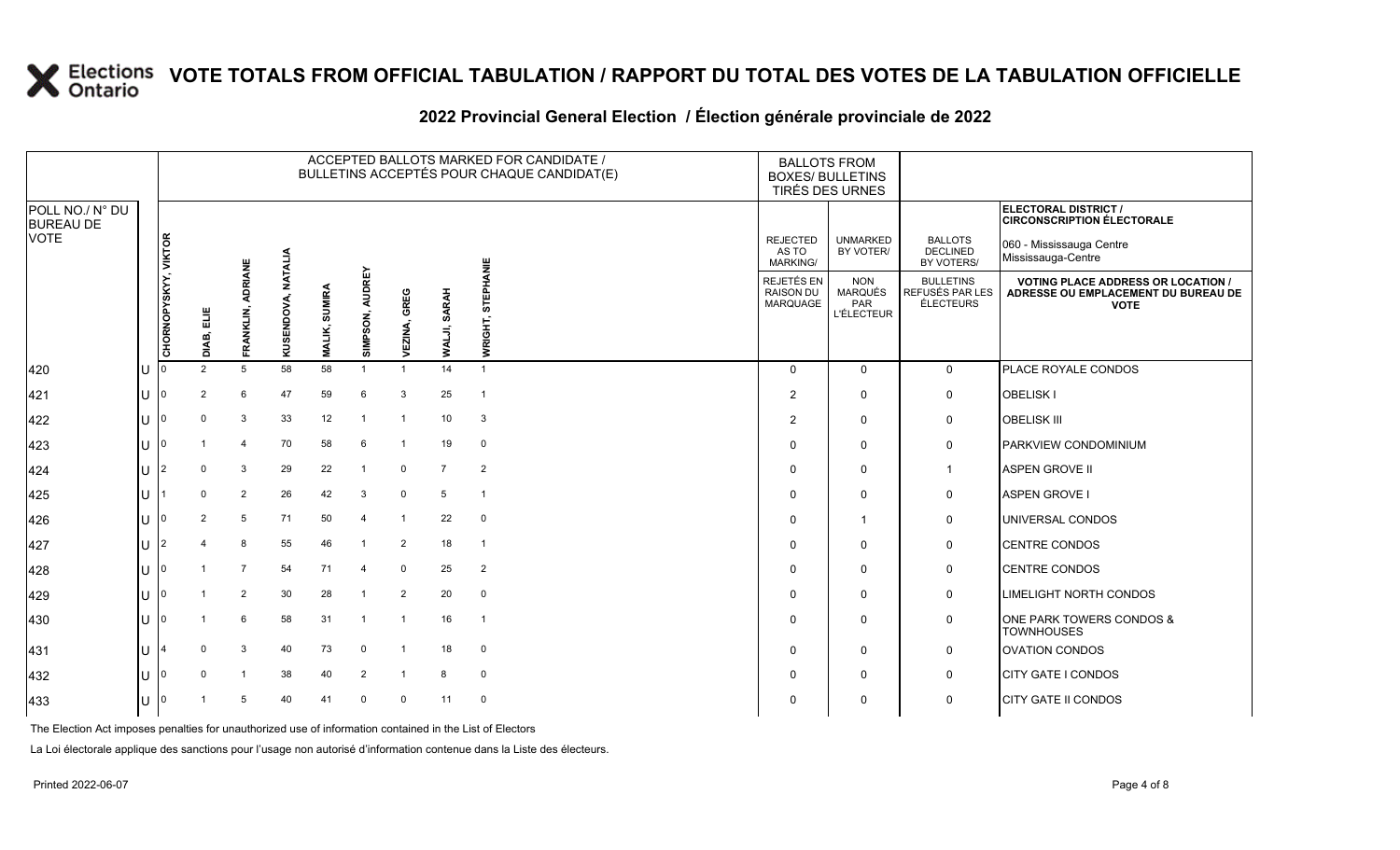#### **2022 Provincial General Election / Élection générale provinciale de 2022**

|                                     |     |                      |                |                      |                |                           |                           |                 |                        |                            | ACCEPTED BALLOTS MARKED FOR CANDIDATE /<br>BULLETINS ACCEPTÉS POUR CHAQUE CANDIDAT(E) |                                             | <b>BALLOTS FROM</b><br><b>BOXES/ BULLETINS</b><br>TIRÉS DES URNES |                                                         |                                                                                                 |
|-------------------------------------|-----|----------------------|----------------|----------------------|----------------|---------------------------|---------------------------|-----------------|------------------------|----------------------------|---------------------------------------------------------------------------------------|---------------------------------------------|-------------------------------------------------------------------|---------------------------------------------------------|-------------------------------------------------------------------------------------------------|
| POLL NO./ N° DU<br><b>BUREAU DE</b> |     |                      |                |                      |                |                           |                           |                 |                        |                            |                                                                                       |                                             |                                                                   |                                                         | <b>ELECTORAL DISTRICT /</b><br><b>CIRCONSCRIPTION ÉLECTORALE</b>                                |
| <b>VOTE</b>                         |     |                      |                |                      | <b>NATALIA</b> |                           |                           |                 |                        |                            |                                                                                       | <b>REJECTED</b><br>AS TO<br><b>MARKING/</b> | <b>UNMARKED</b><br>BY VOTER/                                      | <b>BALLOTS</b><br><b>DECLINED</b><br>BY VOTERS/         | 060 - Mississauga Centre<br>Mississauga-Centre                                                  |
|                                     |     | CHORNOPYSKYY, VIKTOR | DIAB, ELIE     | ADRIANE<br>FRANKLIN, | KUSENDOVA,     | <b>SUMIRA</b><br>MALIK, S | <b>AUDREY</b><br>SIMPSON, | GREG<br>VEZINA, | <b>SARAH</b><br>WALJI, | PHANIE<br>ш<br>5<br>WRIGHT |                                                                                       | REJETÉS EN<br><b>RAISON DU</b><br>MARQUAGE  | <b>NON</b><br><b>MARQUÉS</b><br>PAR<br><b>L'ÉLECTEUR</b>          | <b>BULLETINS</b><br>REFUSÉS PAR LES<br><b>ÉLECTEURS</b> | <b>VOTING PLACE ADDRESS OR LOCATION /</b><br>ADRESSE OU EMPLACEMENT DU BUREAU DE<br><b>VOTE</b> |
| 434                                 | IU. | 12                   | $\overline{2}$ | $5\phantom{.0}$      | 40             | 34                        | $\overline{2}$            | $\Omega$        | 16                     | $\mathbf 0$                |                                                                                       | $\mathbf{3}$                                | $\Omega$                                                          | $\mathbf{0}$                                            | SOLSTICE CONDOS                                                                                 |
| 435A                                | Iυ  | 10                   | $\Omega$       | $\overline{4}$       | 29             | 46                        | -1                        | $\mathbf 0$     | 8                      | $\mathbf 0$                |                                                                                       | 2                                           | $\mathbf 0$                                                       | $\mathsf{O}$                                            | <b>CAPITAL CONDOS</b>                                                                           |
| 435B                                | lU  |                      | 2              | $\overline{4}$       | 56             | 48                        | $\overline{1}$            | $\mathbf 0$     | 14                     | $\overline{1}$             |                                                                                       |                                             | 0                                                                 | $\mathbf 0$                                             | <b>CAPITAL CONDOS</b>                                                                           |
| 436                                 | lU  | ١n                   |                | 6                    | 33             | 29                        | $\overline{1}$            | $\overline{1}$  | 21                     | $\mathbf 0$                |                                                                                       |                                             | $\mathbf 0$                                                       | $\mathbf 0$                                             | ONYX CONDOMINIUMS                                                                               |
| 437                                 | lu  | 10                   | 0              | 9                    | 100            | 50                        | $\mathbf 0$               | $\overline{1}$  | 24                     | $\mathbf{3}$               |                                                                                       |                                             | $\mathbf 0$                                                       | $\mathbf 0$                                             | <b>ODYSSEY CONDOMINIUMS</b>                                                                     |
| 438                                 | lU  |                      | $\Omega$       | $\mathbf 0$          | 27             | 53                        | $\overline{2}$            | $\mathbf 0$     | 12                     | $\mathbf 0$                |                                                                                       |                                             | $\mathbf 0$                                                       | $\mathbf 0$                                             | <b>ENFIELD PLACE CONDOS</b>                                                                     |
| 439                                 | IU. | ١O                   | 2              | 2                    | 29             | 33                        | $\overline{1}$            | $\mathbf 0$     | 15                     | $\overline{2}$             |                                                                                       |                                             | $\mathbf 0$                                                       | $\mathbf 0$                                             | <b>ENFIELD PLACE CONDOS</b>                                                                     |
| 440                                 | ΙU  |                      | 2              | 4                    | 64             | 79                        | $\overline{2}$            | $\overline{1}$  | 22                     | $\overline{1}$             |                                                                                       | $\Omega$                                    | 0                                                                 | 0                                                       | TOWNE I CONDOS                                                                                  |
| 441                                 | lU. |                      |                | 6                    | 67             | 44                        | $\overline{7}$            | 3               | 21                     | $\mathbf{3}$               |                                                                                       | $\Omega$                                    | $\mathbf{1}$                                                      | $\mathbf 0$                                             | <b>TIARA CONDOS</b>                                                                             |
| 442                                 | ΙU  | ١O                   |                | 9                    | 86             | 53                        | $\overline{4}$            | 2               | 21                     | 2                          |                                                                                       | $\Omega$                                    | $\mathbf 0$                                                       | $\mathbf 0$                                             | TOWNE TWO CONDOS                                                                                |
| 443                                 | lu  |                      | $\Omega$       | 6                    | 47             | 37                        | 8                         | $\overline{1}$  | 23                     | $\mathbf 0$                |                                                                                       | $\Omega$                                    | $\mathbf 0$                                                       | 0                                                       | NO. 1 & 33 CITY CENTRE DRIVE                                                                    |
| 444                                 | IU. |                      | <sup>0</sup>   | 6                    | 39             | 31                        |                           | $\overline{2}$  | 23                     | $\overline{1}$             |                                                                                       |                                             | $\overline{2}$                                                    | 0                                                       | NO. 1 & 33 CITY CENTRE DRIVE                                                                    |
| 445                                 | lU  |                      | $\Omega$       | 8                    | 36             | 39                        | $\mathbf 0$               | $\mathbf 0$     | 20                     | $\mathbf 0$                |                                                                                       | $\Omega$                                    | $\mathbf 0$                                                       | $\mathbf 0$                                             | <b>ELLE CONDOS</b>                                                                              |
| 446                                 | lU  |                      |                | 5                    | 42             | 36                        |                           |                 | 12                     | 2                          |                                                                                       | $\Omega$                                    | 0                                                                 | $\mathbf 0$                                             | <b>EVE CONDOS</b>                                                                               |

The Election Act imposes penalties for unauthorized use of information contained in the List of Electors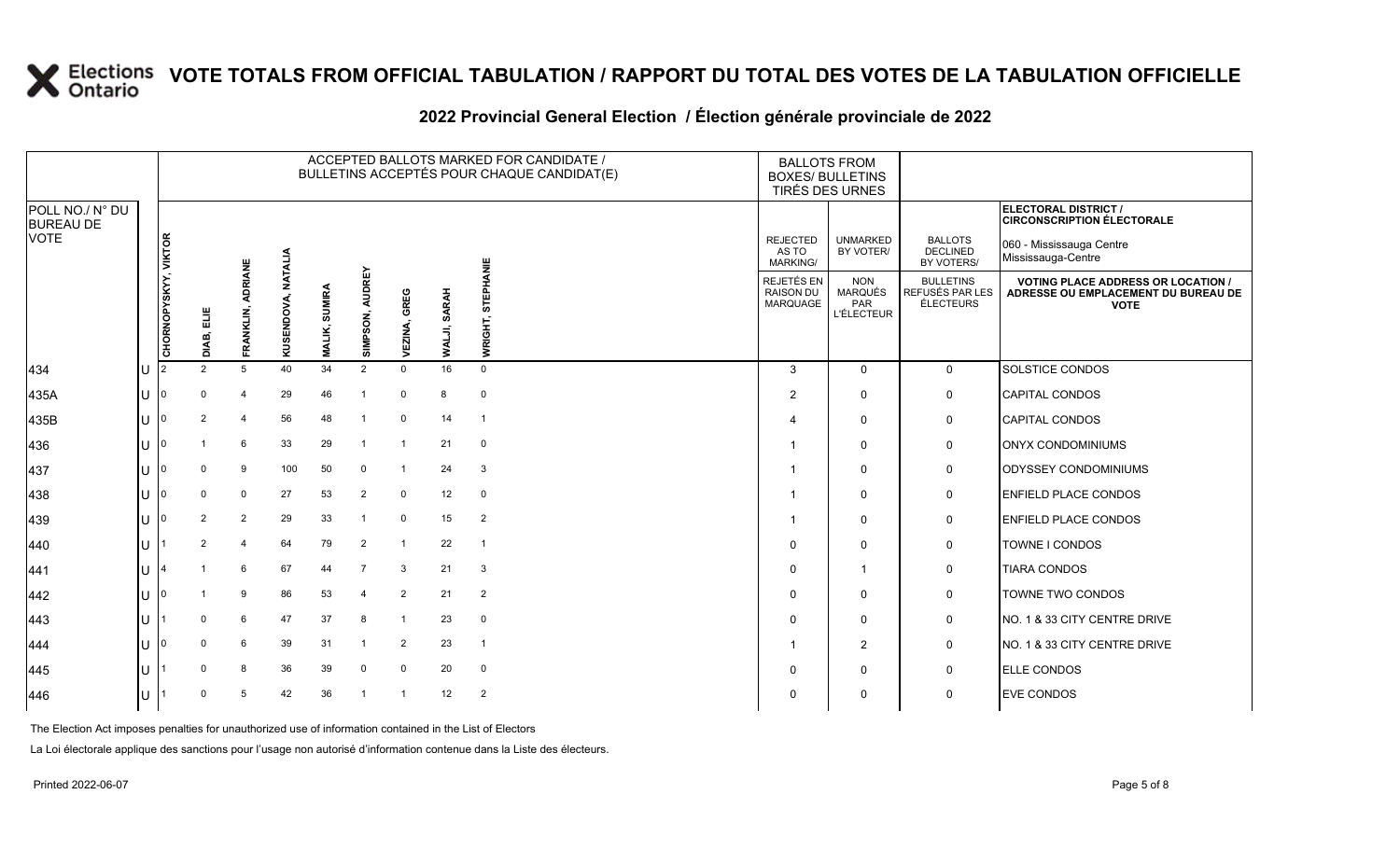### **2022 Provincial General Election / Élection générale provinciale de 2022**

|                                     |     |                      |                    |                      |            |                                |                           |                 |                        |                            | ACCEPTED BALLOTS MARKED FOR CANDIDATE /<br>BULLETINS ACCEPTÉS POUR CHAQUE CANDIDAT(E) | <b>BALLOTS FROM</b><br><b>BOXES/ BULLETINS</b><br>TIRÉS DES URNES |                                                          |                                                         |                                                                                                 |
|-------------------------------------|-----|----------------------|--------------------|----------------------|------------|--------------------------------|---------------------------|-----------------|------------------------|----------------------------|---------------------------------------------------------------------------------------|-------------------------------------------------------------------|----------------------------------------------------------|---------------------------------------------------------|-------------------------------------------------------------------------------------------------|
| POLL NO./ N° DU<br><b>BUREAU DE</b> |     |                      |                    |                      |            |                                |                           |                 |                        |                            |                                                                                       |                                                                   |                                                          |                                                         | ELECTORAL DISTRICT /<br><b>CIRCONSCRIPTION ÉLECTORALE</b>                                       |
| <b>VOTE</b>                         |     |                      |                    |                      | NATALIA    |                                |                           |                 |                        |                            |                                                                                       | <b>REJECTED</b><br>AS TO<br><b>MARKING/</b>                       | <b>UNMARKED</b><br>BY VOTER/                             | <b>BALLOTS</b><br><b>DECLINED</b><br>BY VOTERS/         | 060 - Mississauga Centre<br>Mississauga-Centre                                                  |
|                                     |     | CHORNOPYSKYY, VIKTOR | ELIE<br>E<br>DIAB, | ADRIANE<br>FRANKLIN, | KUSENDOVA, | <b>SUMIRA</b><br><b>MALIK,</b> | <b>AUDREY</b><br>SIMPSON, | GREG<br>VEZINA, | <b>SARAH</b><br>WALJI, | PHANIE<br>ш<br>5<br>WRIGHT |                                                                                       | REJETÉS EN<br><b>RAISON DU</b><br>MARQUAGE                        | <b>NON</b><br><b>MARQUÉS</b><br>PAR<br><b>L'ÉLECTEUR</b> | <b>BULLETINS</b><br>REFUSÉS PAR LES<br><b>ÉLECTEURS</b> | <b>VOTING PLACE ADDRESS OR LOCATION /</b><br>ADRESSE OU EMPLACEMENT DU BUREAU DE<br><b>VOTE</b> |
| 447                                 | lU  |                      | $\Omega$           | $\overline{7}$       | 43         | 43                             | -1                        | $\mathbf{0}$    | 25                     | $\mathbf{1}$               |                                                                                       | $\Omega$                                                          | $\Omega$                                                 | $\mathbf{0}$                                            | <b>EDEN PARK CONDOS</b>                                                                         |
| 448                                 | IU. | 10                   | $\Omega$           | 6                    | 31         | 45                             | - 1                       | $\mathbf 0$     | 16                     | $\overline{\mathbf{1}}$    |                                                                                       | $\Omega$                                                          | 1                                                        | $\mathbf 0$                                             | <b>ELMWOODS</b>                                                                                 |
| 449                                 | lU  |                      |                    | 4                    | 65         | 49                             | $\overline{4}$            | 3               | 13                     | 3                          |                                                                                       | $\Omega$                                                          | $\mathbf 1$                                              | $\mathbf 0$                                             | ASPENVIEW CONDOS                                                                                |
| 450                                 | lU  | ۱n                   | $\Omega$           |                      | 15         | 12                             | $\overline{1}$            | $\mathbf 0$     | $\overline{4}$         | $\overline{1}$             |                                                                                       | $\Omega$                                                          | $\mathbf 0$                                              | $\mathbf 0$                                             | <b>PARKSIDE VILLAGE CONDOS</b>                                                                  |
| 451                                 | lu  | 12                   |                    | $\overline{2}$       | 14         | 29                             | $\mathbf 0$               | $\mathbf 0$     | 8                      | $\mathbf 0$                |                                                                                       | $\Omega$                                                          | $\mathbf 0$                                              | $\mathbf 0$                                             | <b>PARKSIDE VILLAGE CONDOS</b>                                                                  |
| 452                                 | lU  |                      | $\Omega$           | 2                    | 12         | 19                             | $\overline{0}$            | $\mathbf 0$     | 13                     | $\mathbf 0$                |                                                                                       | $\Omega$                                                          | $\mathbf 0$                                              | $\mathbf 0$                                             | PARKSIDE VILLAGE CONDOS                                                                         |
| 453                                 | lU. |                      | $\Omega$           | 3                    | 28         | 30                             | $\overline{1}$            | $\mathbf 0$     | 10                     | $\overline{\mathbf{1}}$    |                                                                                       | $\Omega$                                                          | $\mathbf 0$                                              | $\mathbf 0$                                             | <b>PSV CONDOS</b>                                                                               |
| 454                                 | ΙU  |                      | $\Omega$           | $\overline{2}$       | 32         | 33                             | $\mathbf 0$               | $\mathbf 0$     | 13                     | $\mathbf 0$                |                                                                                       | $\Omega$                                                          | 0                                                        | $\overline{1}$                                          | ULTRA OVATION CONDOS                                                                            |
| 455                                 | lU. | ١n                   |                    |                      | 28         | 52                             | $\overline{2}$            | $\overline{2}$  | 15                     | $\overline{1}$             |                                                                                       | $\Omega$                                                          | $\mathbf 0$                                              | $\mathbf 0$                                             | <b>GRAND OVATION CONDOS</b>                                                                     |
| 456                                 | U   |                      | $\overline{2}$     | 6                    | 60         | 61                             | $\overline{2}$            | $\mathbf 0$     | 14                     | 3                          |                                                                                       | 3                                                                 | $\Omega$                                                 | $\mathbf 0$                                             | <b>CENTRE IV CONDOS</b>                                                                         |
| 457                                 | ΙU  | 12                   | $\Omega$           | 3                    | 58         | 44                             |                           | $\overline{1}$  | 16                     | $\overline{2}$             |                                                                                       | $\Omega$                                                          | $\mathbf 0$                                              | $\mathbf 0$                                             | <b>MONARCHY CONDOS</b>                                                                          |
| 458                                 | IU. |                      | <sup>0</sup>       | $\overline{7}$       | 69         | 59                             | $\Omega$                  | $\overline{2}$  | 36                     | 8                          |                                                                                       | $\Omega$                                                          | $\mathbf 0$                                              | 0                                                       | PLATINUM WEST CONDOMINIUMS                                                                      |
| 459                                 | lU  | 12                   | $\Omega$           | 12                   | 61         | 68                             | 3                         | $\overline{4}$  | 12                     | $\overline{2}$             |                                                                                       | $\Omega$                                                          | $\mathbf 0$                                              | $\mathbf 0$                                             | <b>MONARCHY CONDOS</b>                                                                          |
| 460                                 | ΙU  |                      |                    | 5                    | 78         | 58                             | $\overline{2}$            | $\overline{2}$  | 14                     | $\mathbf 0$                |                                                                                       |                                                                   | 0                                                        | $\mathsf{O}$                                            | <b>OVATION CONDOS</b>                                                                           |

The Election Act imposes penalties for unauthorized use of information contained in the List of Electors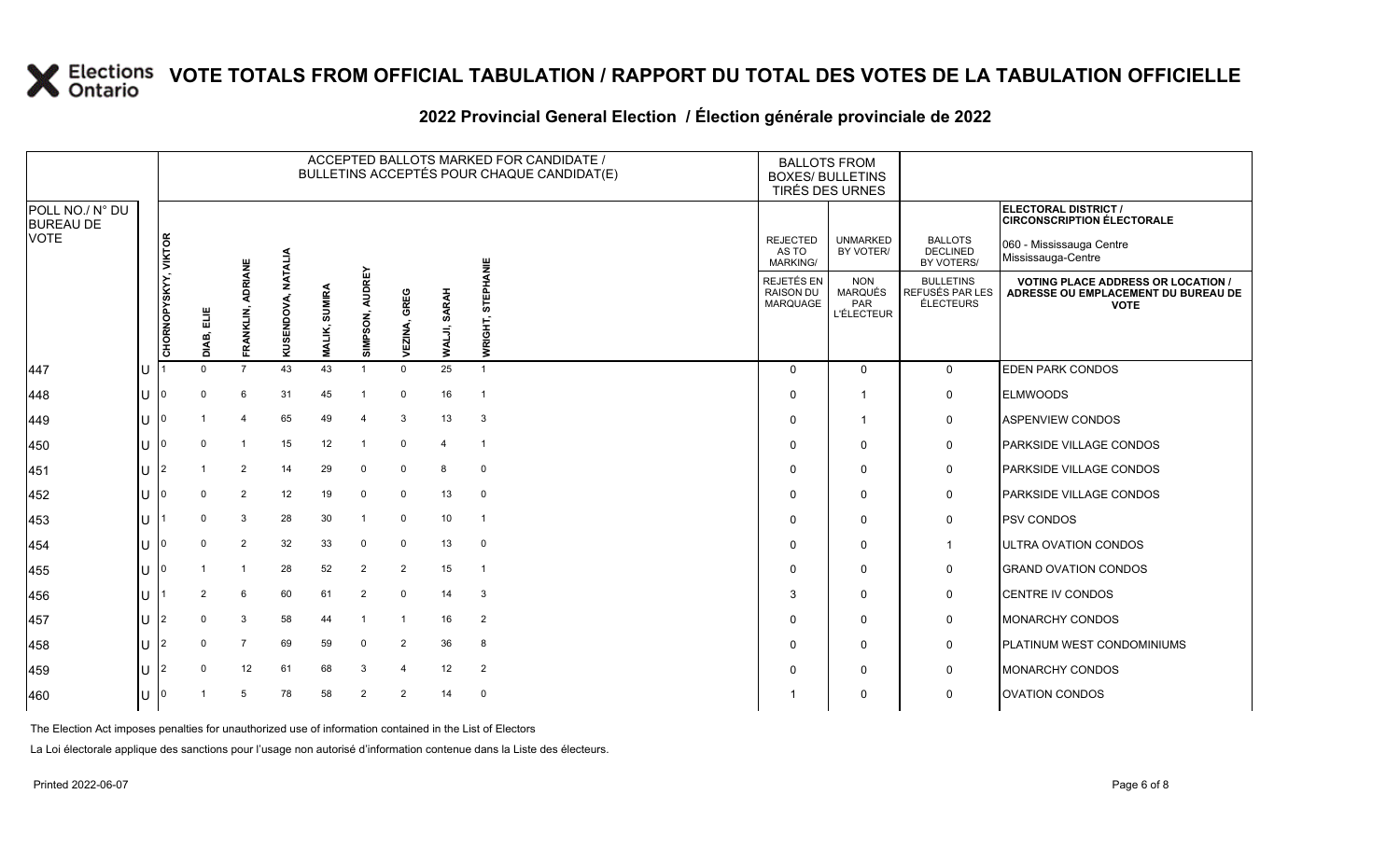#### **2022 Provincial General Election / Élection générale provinciale de 2022**

|                                     | ACCEPTED BALLOTS MARKED FOR CANDIDATE /<br>BULLETINS ACCEPTÉS POUR CHAQUE CANDIDAT(E) |                      |            |                       |                |                                |                           |                 |                        |                     | <b>BALLOTS FROM</b><br><b>BOXES/ BULLETINS</b><br>TIRÉS DES URNES |                                                          |                                                  |                                                                                               |
|-------------------------------------|---------------------------------------------------------------------------------------|----------------------|------------|-----------------------|----------------|--------------------------------|---------------------------|-----------------|------------------------|---------------------|-------------------------------------------------------------------|----------------------------------------------------------|--------------------------------------------------|-----------------------------------------------------------------------------------------------|
| POLL NO./ N° DU<br><b>BUREAU DE</b> |                                                                                       |                      |            |                       |                |                                |                           |                 |                        |                     |                                                                   |                                                          |                                                  | ELECTORAL DISTRICT /<br><b>CIRCONSCRIPTION ÉLECTORALE</b>                                     |
| <b>VOTE</b>                         |                                                                                       |                      |            |                       | <b>NATALIA</b> |                                |                           |                 |                        |                     | <b>REJECTED</b><br>AS TO<br>MARKING/                              | <b>UNMARKED</b><br>BY VOTER/                             | <b>BALLOTS</b><br><b>DECLINED</b><br>BY VOTERS/  | 060 - Mississauga Centre<br>Mississauga-Centre                                                |
|                                     |                                                                                       | CHORNOPYSKYY, VIKTOR | 븝<br>DIAB, | ADRIANE<br>FRANKLIN,  | KUSENDOVA,     | <b>SUMIRA</b><br><b>MALIK,</b> | <b>AUDREY</b><br>SIMPSON, | GREG<br>VEZINA, | <b>SARAH</b><br>WALJI, | STEPHANIE<br>WRIGHT | REJETÉS EN<br><b>RAISON DU</b><br><b>MARQUAGE</b>                 | <b>NON</b><br><b>MARQUÉS</b><br>PAR<br><b>L'ÉLECTEUR</b> | <b>BULLETINS</b><br>REFUSÉS PAR LES<br>ÉLECTEURS | <b>VOTING PLACE ADDRESS OR LOCATION</b><br>ADRESSE OU EMPLACEMENT DU BUREAU DE<br><b>VOTE</b> |
| 461                                 | lU                                                                                    |                      | $\Omega$   | $\boldsymbol{\Delta}$ | 52             | 40                             | 3                         | $\Omega$        | 15                     | $\Omega$            | $\Omega$                                                          | $\mathbf 0$                                              | $\mathbf 0$                                      | CLUB ONE CONDOMINIUMS                                                                         |
| 462                                 | U                                                                                     |                      | $\Omega$   | 2                     | 32             | 26                             | $\mathbf{1}$              | $\Omega$        | 12                     | $\overline{1}$      | $\Omega$                                                          | $\Omega$                                                 | 0                                                | WISMA MEGA INDAH                                                                              |
| 463                                 | U                                                                                     |                      | $\Omega$   | 2                     | 11             | 20                             | 2                         | $\overline{1}$  | 9                      | - 1                 | $\Omega$                                                          | $\Omega$                                                 | $\mathbf 0$                                      | LAS AMERICAS CO-OP HOMES INC.                                                                 |
| 464                                 | U                                                                                     | $\overline{2}$       |            | 2                     | 39             | 39                             | $\Omega$                  | 2               | 11                     | $\overline{1}$      | $\Omega$                                                          | $\mathbf 0$                                              | 0                                                | <b>GRAND PARK I</b>                                                                           |
| 465                                 | lΗ                                                                                    |                      | 3          | $\overline{1}$        | 38             | 44                             | $\overline{1}$            | 3               | 12                     | $\mathbf 0$         | $\Omega$                                                          | $\mathbf 0$                                              | $\mathbf{1}$                                     | <b>GRAND PARK II</b>                                                                          |
| 466                                 | lΗ                                                                                    |                      | 3          | 3                     | 46             | 72                             | $\overline{1}$            | 2               | 22                     | $\mathbf 0$         |                                                                   | $\Omega$                                                 | $\mathbf 0$                                      | <b>CREDITVALE MILLS SENIOR &amp; FAMILY RES.</b>                                              |
| 467                                 | lΗ                                                                                    |                      |            | 6                     | 53             | 54                             | 11                        | $\overline{4}$  | 19                     | 3                   | $\Omega$                                                          | $\Omega$                                                 | 0                                                | FORESTWOOD CO-OPERATIVE HOMES                                                                 |
| 468                                 | ΠT                                                                                    | $\Omega$             | $\Omega$   | 2                     | 18             | 14                             |                           | $\Omega$        | 11                     | $\overline{2}$      | $\Omega$                                                          | $\Omega$                                                 | 0                                                | PEEL LIVING - 360 CITY CENTRE DR                                                              |
| 469                                 | ΠT                                                                                    |                      | $\Omega$   | $\overline{1}$        | 33             | 35                             |                           | 2               | 12                     | $\overline{1}$      | $\Omega$                                                          | $\Omega$                                                 | $\mathbf 0$                                      | <b>PSV CONDOS</b>                                                                             |
| 470A                                | lU.                                                                                   |                      |            | 6                     | 40             | 40                             | 3                         | $\overline{1}$  | 21                     | - 1                 | 3                                                                 | $\mathbf 0$                                              | 0                                                | PHOENIX CONDOMINIUMS                                                                          |
| 470B                                | ΙU                                                                                    |                      | $\Omega$   | 3                     | 43             | 29                             | 2                         | $\mathbf{1}$    | 21                     | 2                   |                                                                   | $\Omega$                                                 | 0                                                | PHOENIX CONDOMINIUMS                                                                          |
| 700                                 | ΠT                                                                                    |                      |            | $\overline{4}$        | 18             | 13                             | $\overline{1}$            | $\overline{1}$  | 3                      | $\overline{2}$      | $\Omega$                                                          | $\Omega$                                                 | 0                                                | CHARTWELL ROBERT SPECK RETIREMENT<br>RES.                                                     |
| 701                                 | ΙU                                                                                    | $\overline{2}$       |            | 11                    | 78             | 55                             | $\overline{4}$            | $\mathbf{1}$    | $\overline{7}$         | $\mathbf 0$         | 2                                                                 | $\Omega$                                                 | $\mathbf 0$                                      | EVERGREEN RETIREMENT COMMUNITY                                                                |
| 702                                 | ΙU                                                                                    |                      | $\Omega$   | 8                     | 58             | 65                             | $\Omega$                  | 2               | 14                     | $\overline{1}$      | $\Omega$                                                          |                                                          | $\mathbf 0$                                      | AMICA AT CITY CENTRE                                                                          |

The Election Act imposes penalties for unauthorized use of information contained in the List of Electors